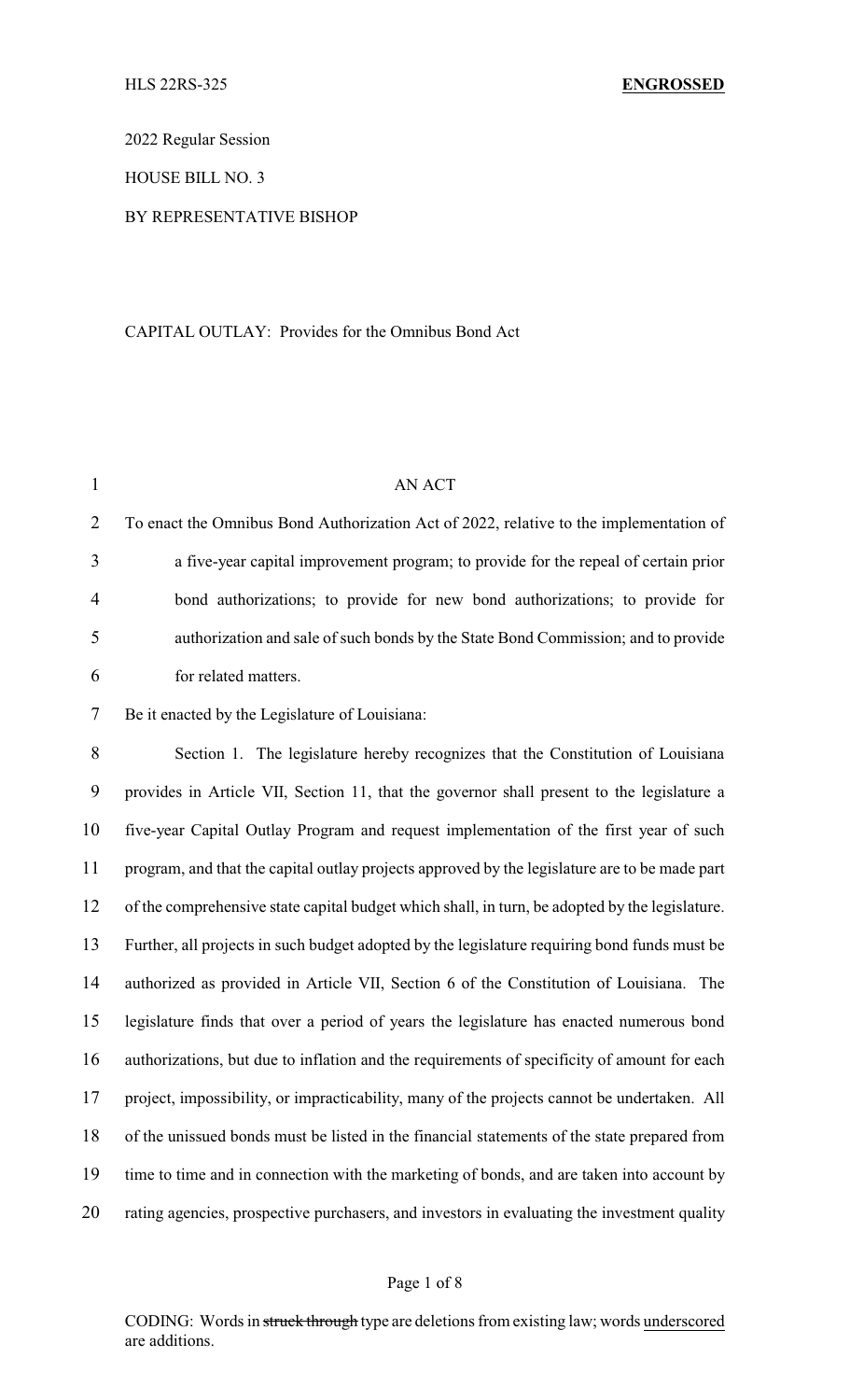and credit worthiness of bonds being offered for sale. The continued carrying of the aforesaid unissued bonds on the financial statements of the state under the above described circumstances operates unnecessarily to the financial detriment of the state. Accordingly, the legislature deems it necessary and in the best financial interest of the state to repeal all Acts, except any Act authorizing the issuance of refunding bonds and Act 41 of the 2006 First Extraordinary Session, providing for the issuance of general obligation bonds in the state which cannot be issued for the projects contemplated, and in their stead to reauthorize general obligation bonds of the state for those projects deemed to be essential, and to authorize new projects.

 Section 2. It is the intent of the legislature that this Act shall constitute the Omnibus Bond Authorization Act of 2022 and, together with any Act authorizing the issuance of refunding bonds and Act 41 of the 2006 First Extraordinary Session, shall provide bond authorization, as required by Article VII, Section 6 of the Constitution of Louisiana, for those projects to be funded totally or partially by the sale of general obligation bonds and included in House Bill No. 2 of the 2022 Regular Session as finally enacted into law (2022 Capital Outlay Act). It is the further intent of the legislature that in this year and each year hereafter an Omnibus Bond Authorization Act shall be enacted providing for the repeal of state general obligation bond authorizations for projects no longer found feasible or desirable, the reauthorization of those bonds not sold during the prior fiscal year for projects deemed to be of such priority as to warrant such reauthorization, and to enact new authorization for projects found to be needed for capital improvements.

 Section 3. Except as hereinafter provided, all prior Acts of the legislature authorizing the issuance of general obligation bonds of the state of Louisiana shall be and the same are hereby repealed in their entirety. This repeal shall not be applicable to any Act providing for the issuance of refunding bonds nor to Act 41 of the 2006 First Extraordinary Session, and such Acts shall remain in full force and effect and shall not be affected by the provisions of this Act. In addition, the repeal shall not in any manner affect the validity of any bonds heretofore issued pursuant to any of the bond authorizations repealed hereby.

### Page 2 of 8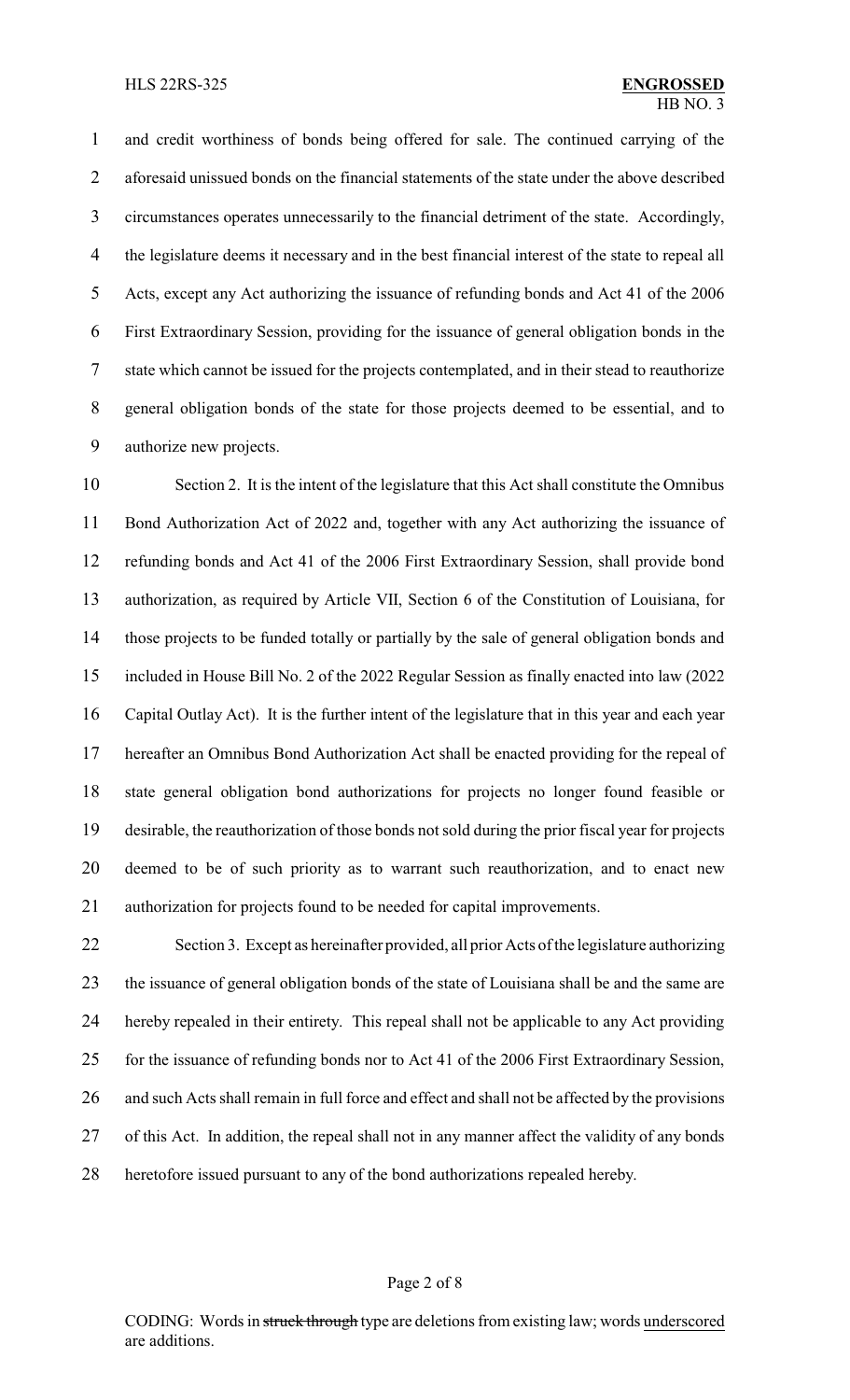#### HLS 22RS-325 **ENGROSSED**

 Section 4. To provide funds for certain capital improvement projects the State Bond Commission is hereby authorized pursuant to Article VII, Section 6 of the Constitution of Louisiana to issue general obligation bonds or other general obligations of the state for capital improvements for the projects, and subject to any terms and conditions set forth on the issuance of bonds or the expenditure of monies for each project as is provided for in the 2022 Capital Outlay Act.

 Section 5.(A) To provide funds for certain capital improvement projects authorized prior to this Act and by this Act, which projects are designed to provide for reimbursement of debt service on general obligation bonds, the State Bond Commission is herebyauthorized pursuant to Article VII, Section 6 of the Constitution of Louisiana, to issue general obligation bonds of the state, hereinafter referred to as "project bonds", for capital improvements for the projects and subject to any terms and conditions set forth on the issuance of bonds or the expenditure of monies for each such project as provided in the 2022 Capital Outlay Act the terms of which require such reimbursement of debt service.

 (B) Without affecting, restricting, or limiting the pledge herein made of the full faith and credit of the state of Louisiana to the payment of the general obligation bonds authorized by this Section and without affecting, restricting, or limiting the obligation of the state to pay the same from monies pledged and dedicated to and paid into the Bond Security and Redemption Fund, but in order to decrease the possible financial burden on the general funds of the state resulting from this pledge and obligation, the applicable management board, governing body, or state agency for which any of such project bonds are issued, in the fiscal year in which such project bonds are issued and in each fiscal year thereafter until such project bonds and the interest thereon are paid, shall transfer and make available to the state treasury, for deposit in the Bond Security and Redemption Fund, designated student fees or revenues or other revenues in an amount equal to the debt service on such project bonds in such fiscal year. In addition, the applicable management board, governing body, or state agency, in the fiscal year in which such project bonds are issued and in each of the nine immediately succeeding fiscal years thereafter, shall transfer and make available to the state treasury from designated student fees or revenues or other revenues, for credit to a

### Page 3 of 8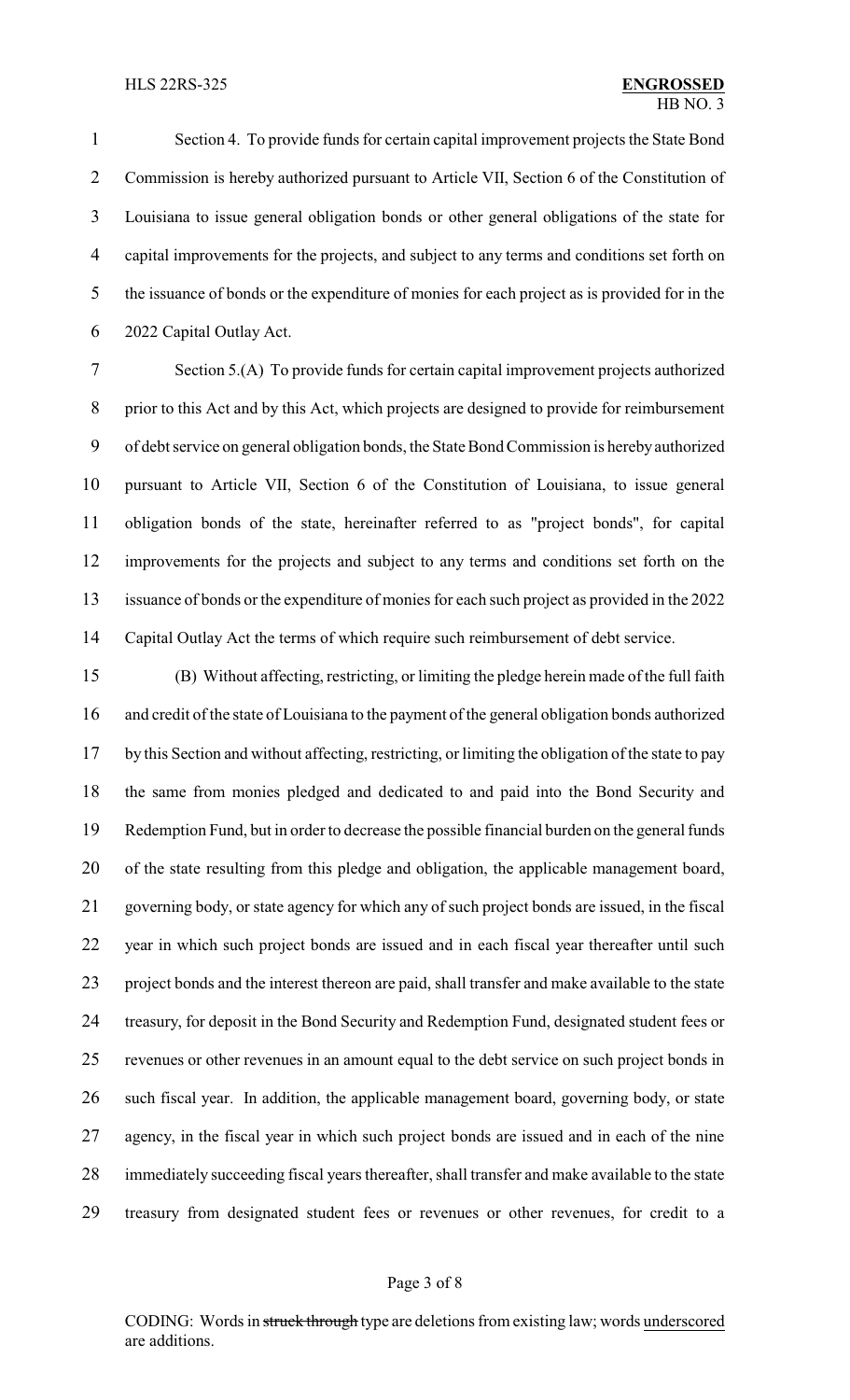reimbursement reserve account for such project bonds which shall be established in an account designated in the reimbursement contract hereafter provided for, monies in an amount equal to one-tenth of the average annual debt service on such project bonds, and each such reimbursement reserve account thereafter shall be maintained in said minimum amount by further transfers, if necessary, from designated student fees or revenues or other revenues by the applicable management board, governing body, or state agency to the state treasury. Each such reimbursement reserve account shall be used, if necessary, solely to make the reimbursement payments herein obligated to be made to the state treasury. When the general obligation bonds and the interest thereon issued hereunder have been paid, an amount remaining in the reimbursement reserve account, as prorated to such authorized project, shall be transferred by the state treasurer to the applicable management board, governing body, or state agency.

 (C) No project bonds authorized by this Section shall be issued for any authorized project unless and until a reimbursement contract has been entered into and executed between the applicable management board, governing body, or state agency and the State Bond Commission pertaining to the reimbursement payment and reimbursement reserve 17 account payments for such project. The contract shall require payment into the state treasury of designated student fees or revenues or other revenues in an amount sufficient to reimburse the cost to the state of the principal, interest, and premium, if any, obligated to be paid by the state on such project bonds. The State Bond Commission shall not be required to execute any such reimbursement contract unless the estimates and projections of the designated student fees or revenues or other revenues available for payment into the state treasury thereunder for the authorized projects are sufficient to reimburse the costs of the principal, interest, and premium, if any, on the project bonds. A reimbursement contract hereunder shall be authorized by resolution of the applicable management board, governing body, or state agency, or board or by act of the chief executive officer if no governing board exists. This authorization shall provide for the dates, amounts, and other details for the payments required to be made to the state treasury and for the reserve account. The authorization may contain such covenants with the State Bond Commission regarding the

### Page 4 of 8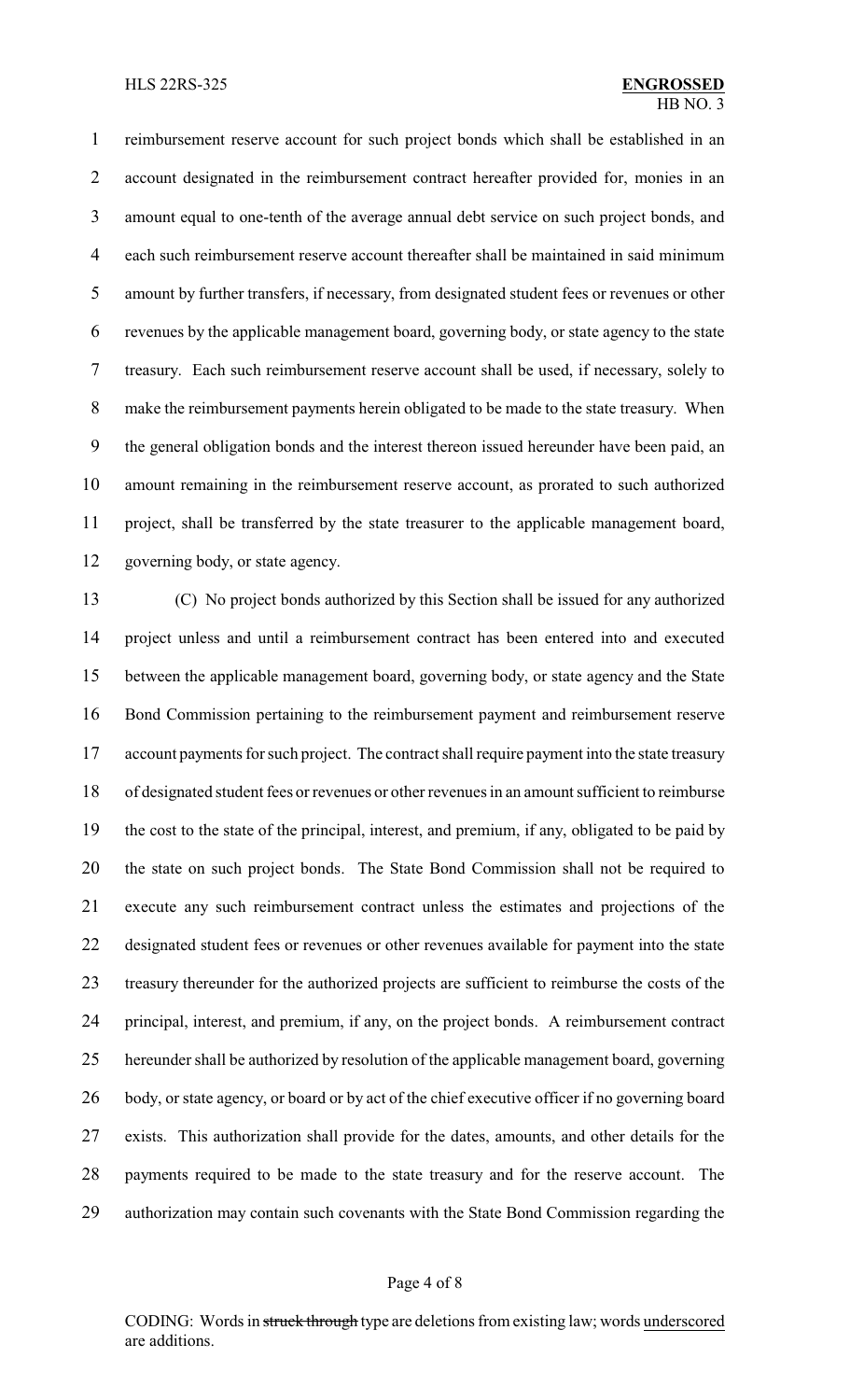#### HLS 22RS-325 **ENGROSSED**

 fixing of rates for fees and charges or revenues and such other covenants and agreements with the State Bond Commission as will assure the required payments to the state treasury. The contract shall be subject to approval by the Office of the Attorney General and the State Bond Commission and, when so accepted and approved, shall conclusively constitute and be the reimbursement contract for an authorized project, as required hereunder.

 (D) The obligation to make the reimbursement payments as required by a reimbursement contract may be represented by the issuance by the applicable management board, governing body, or state agency of its nonnegotiable revenue obligation in the form of a bond or other evidence of indebtedness, hereinafter referred to as "reimbursement bond". The reimbursement bond shall be issued in a single bond form, without coupons, in the principal amount equal to the aggregate principal amount of project bonds, shall be registered in principal and interest in the name of and be payable to the State Bond Commission, shall bear interest at a rate or rates equal to the interest rate or rates payable on the project bonds, and shall be payable as to principal and interest at such times, in such 15 manner, from designated student fees or revenues, or other revenues, and be subject to such terms and conditions as shall be provided in the authorizing resolution or document executed by a chief executive officer, where applicable. This authorization shall be subject to approval by the State Bond Commission and the Office of the Attorney General, and when so accepted and approved, the authorization shall constitute and be the reimbursement contract for such authorized project, as required hereunder. The reimbursement bonds authorized under the provisions of this Section may be issued on a parity with outstanding reimbursement bonds of the applicable management board, governing body, or state agency, or issued on a subordinate lien basis to outstanding bonds, or a combination thereof, and may include and contain such covenants with the State Bond Commission for the security and payment of the reimbursement bonds and such other customary provisions and conditions 26 for their issuance by the applicable management board, governing body, or state agency as are authorized and provided for by general law and by this Section. Until project bonds for an authorized project have been paid, the applicable management board, governing body, or state agency shall impose fees and charges in an amount sufficient to comply with the

### Page 5 of 8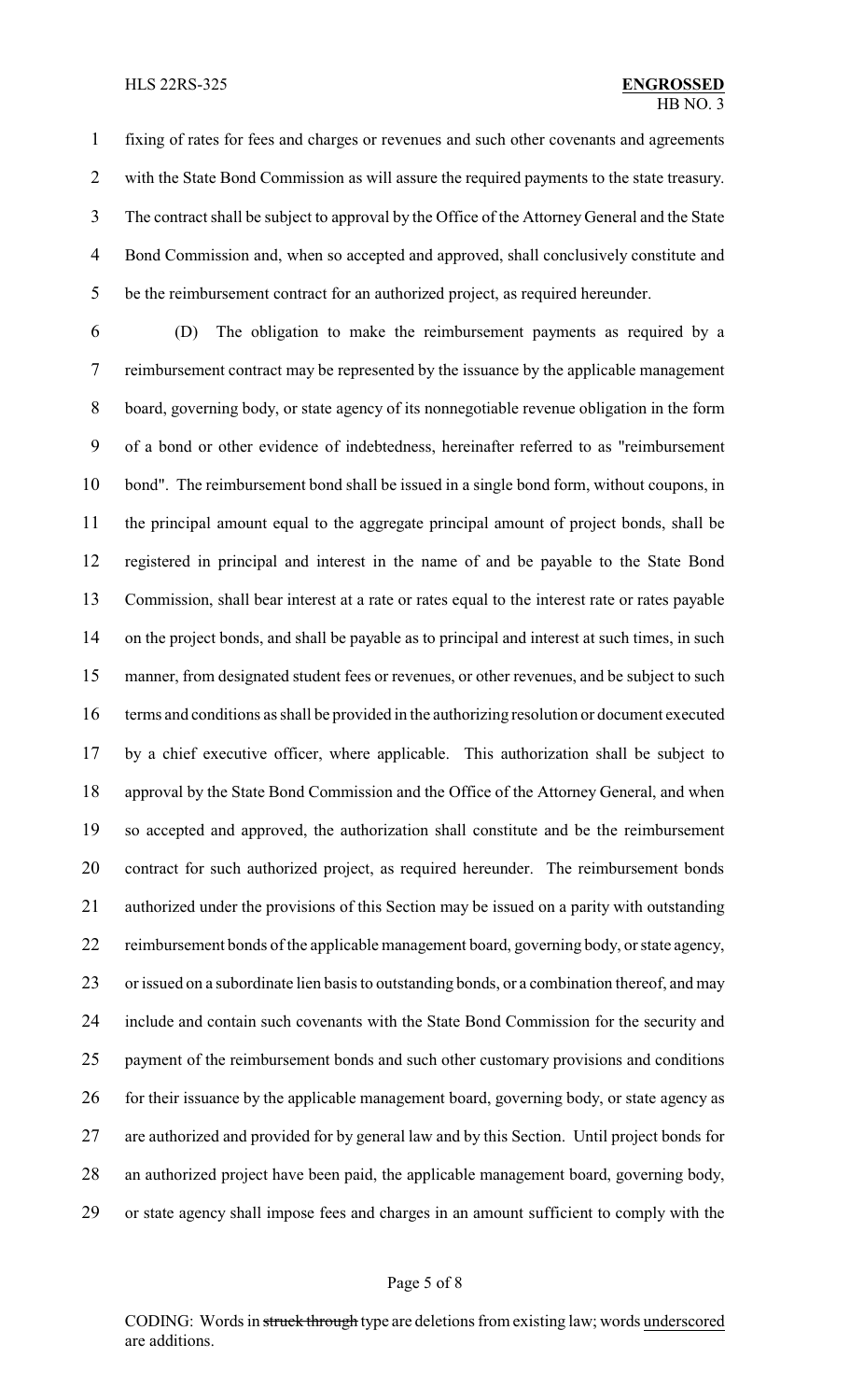covenants securing outstanding bonds and to make the payments required by the reimbursement contract.

 (E) In addition to the other payments herein required, reimbursement contracts shall provide for the setting aside of sufficient student fees or revenues or other revenues in a reserve fund, so that within a period of not less than ten years from date of issuance of project bonds there shall be accumulated in a reserve fund monies equal to a sum not less than the average annual debt service requirements on such project bonds. Monies in the reserve fund shall be used for the purpose of remedying or preventing a default in making the required payments under a reimbursement contract. The reserve fund required hereunder may consist of a reserve fund heretofore or hereafter established to secure payments for reimbursement bonds of the applicable management board, governing body, or state agency, provided that (1) payments from said reserve fund to secure the payments required to be made under a reimbursement contract shall be on a parity with the payments to be made securing outstanding bonds and additional parity bonds and (2) no additional parity reimbursement bonds shall be issued except pursuant to the establishment and maintenance of an adequate reserve fund as approved by the State Bond Commission.

 (F) When the balance of reimbursement bond proceeds, for a project, are allocated to another project, the State Bond Commission is authorized to make the appropriate amendment to the reimbursement contract with the agency making the reimbursement payments.

 Section 6. The bonds authorized to be sold by the State Bond Commission pursuant to this Act shall be issued and sold in conformity with the provisions of Article VII, Section 6 of the Louisiana Constitution, R.S. 39:1361 through R.S. 39:1367, and R.S. 39:1401 24 through R.S. 39:1430.1, and any amendments thereto adopted prior to, at the same time as, or subsequent to, the effective date of this Act. However, the provisions of R.S. 39:1365(9) shall not apply to any bonds issued hereunder in the form of variable rate and/or tender option bonds and that said bonds need not be issued in serial form and may mature in such year or years as may be specified by the State Bond Commission. Should any provision of this Act be inconsistent with any provision of the Louisiana Revised Statutes of 1950, the

## Page 6 of 8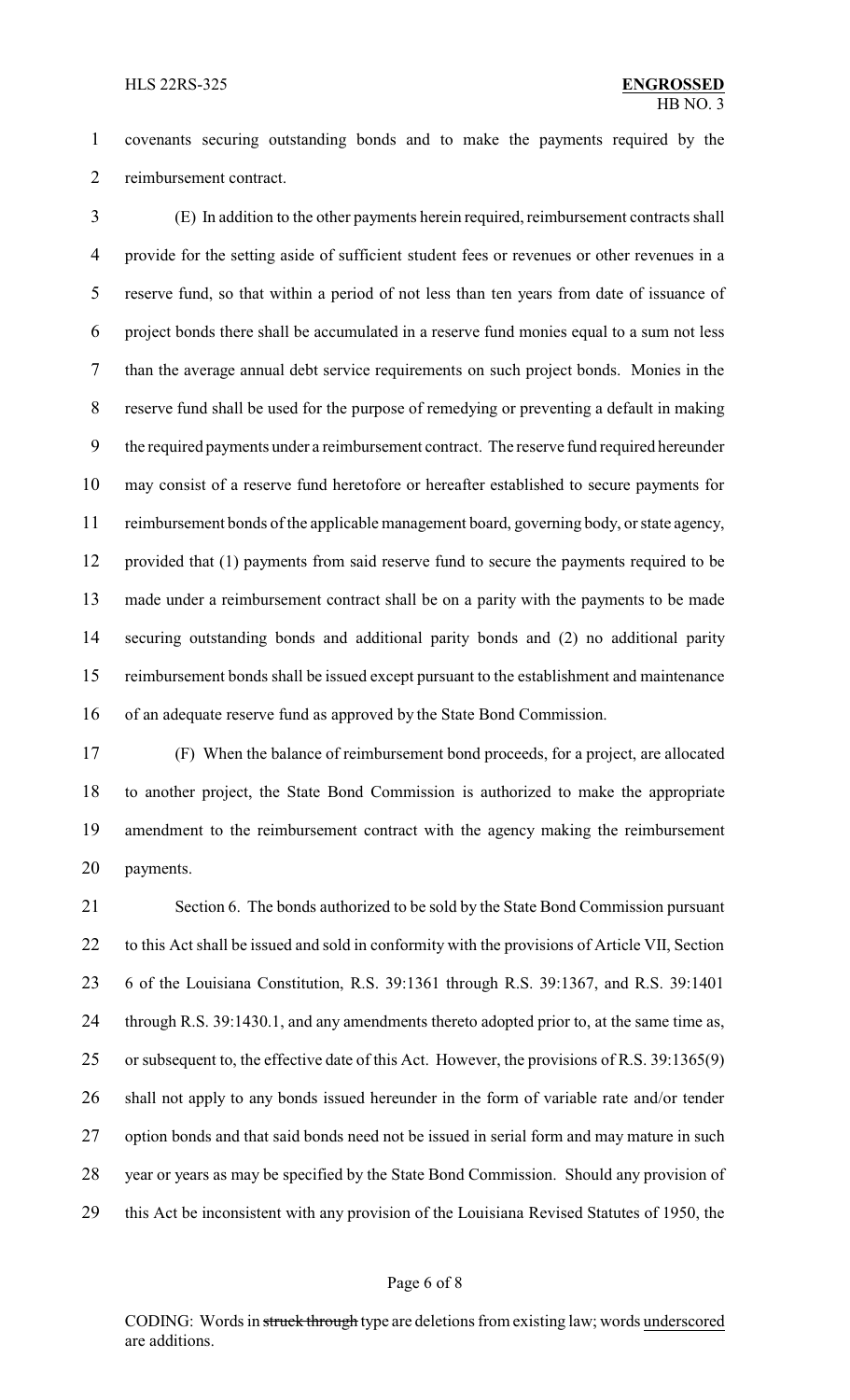provision of this Act shall govern. In connection with the issuance of the bonds authorized hereby, the State Bond Commission may, without regard to any other laws of the state relating to the procurement of services, insurance, or facilities, enter into contracts upon such terms as it deems advantageous to the state for (1) the obtaining of credit enhancement or liquidity devices designed to improve the marketability of the bonds and (2) if the bonds are structured as variable rate and/or tender option bonds to provide the services and facilities required for or deemed appropriate by the State Bond Commission for such type of bonds, including those of tender agents, placement agents, indexing agents, remarketing agents, and/or standby bond purchase facilities. The cost of obtaining credit enhancement or liquidity devices and fees for other services set forth in this Section shall, if authorized by the State Bond Commission, be paid from the Bond Security and Redemption Fund as a requirement with respect to the issuance of the bonds authorized hereby. The bonds shall be general obligations of the state of Louisiana, to the payment of which, as to principal, premium, if any, and interest, as and when the same become due, the full faith and credit of the state is hereby irrevocably pledged. These bonds shall be secured by monies in the Bond Security and Redemption Fund and shall be payable on a parity with bonds and other obligations heretofore and hereafter issued which are secured by that fund. The maximum interest rate or rates on such bonds, and their maturities, shall be determined by the State Bond Commission. The state treasurer shall invest all bond proceeds until disbursed.

 Section 7. The Treasurer is hereby authorized and directed to transfer to the Bond Security and Redemption Fund to be expended on general obligation bond debt service of the related bonds (including any bonds issued to refinance such bonds) anyunexpended bond proceeds balance of any general obligation account created prior to 2018 having a balance of \$10,000 or less. If such bonds or refunding bonds are no longer outstanding, then such unexpended bond proceeds shall be applied to pay debt service on any outstanding general obligation bonds.

 Section 8. Unless specifically repealed, this Act shall expire, and be considered null and void and of no further effect on June 30, 2023, except as to any bonds authorized herein